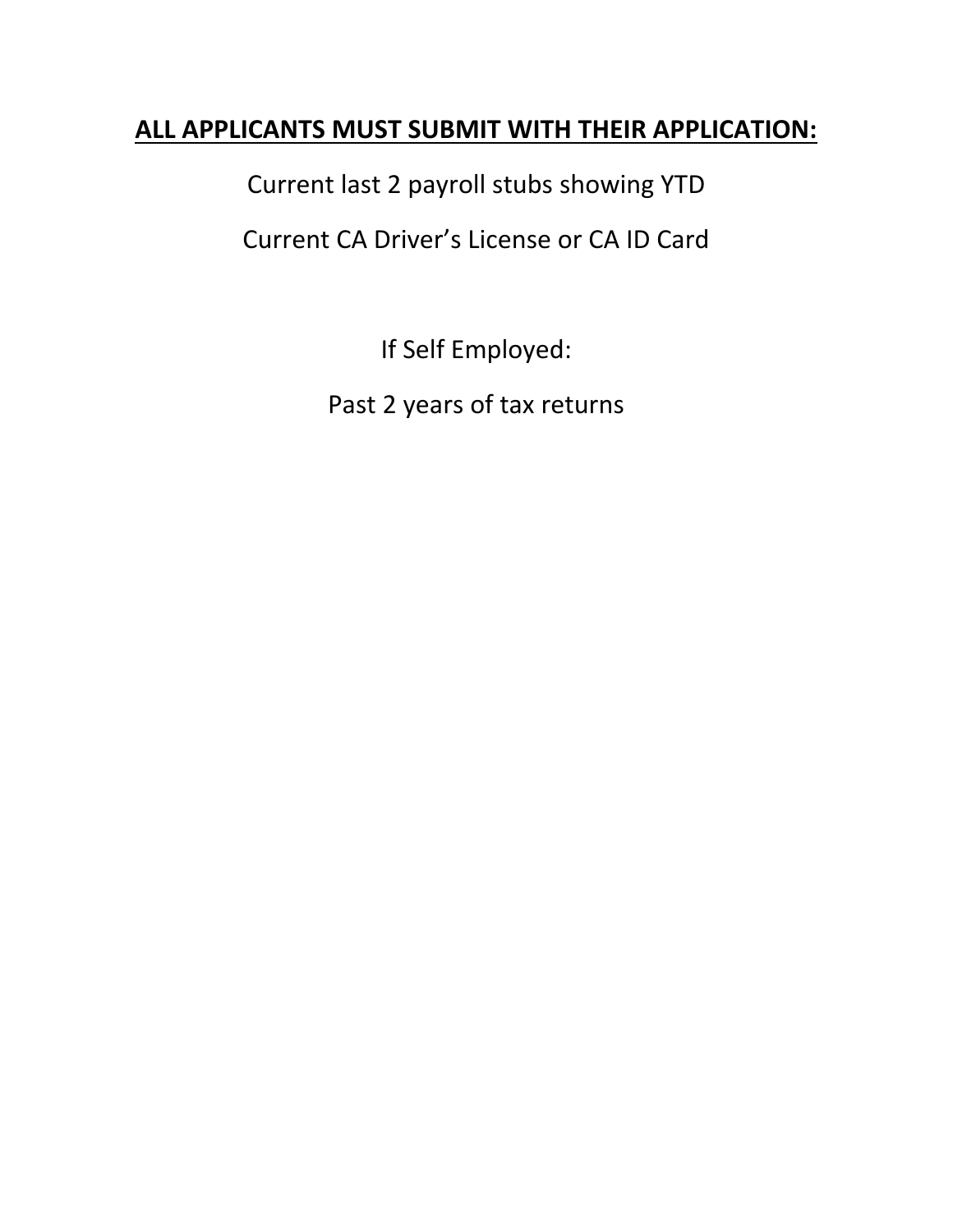## **F & M Properties Rental Application**

**[www.fmpropertiesgroup.com](http://www.fmpropertiesgroup.com/) office@fmpropertiesgroup.com 1014 Woodside Road # A Redwood City, Ca. 94061 650-367-7334**

| <b>Applicant 1</b>                                                                                                  |                                                                                                     |
|---------------------------------------------------------------------------------------------------------------------|-----------------------------------------------------------------------------------------------------|
| Full Name-include all names you                                                                                     | DOB                                                                                                 |
|                                                                                                                     |                                                                                                     |
| Home Phone: (                                                                                                       |                                                                                                     |
|                                                                                                                     | Social Security Number: __________________Driver's License Number/State:________________            |
| Vehicle Make:__________________Color:__________Year______<br>Model:_____________________Color:_________Year______   |                                                                                                     |
|                                                                                                                     |                                                                                                     |
|                                                                                                                     |                                                                                                     |
| <b>Applicant 2</b>                                                                                                  |                                                                                                     |
| Full Name-include all names you                                                                                     |                                                                                                     |
|                                                                                                                     |                                                                                                     |
|                                                                                                                     |                                                                                                     |
|                                                                                                                     | Social Security Number: ___________________Driver's License Number/State:__________________________ |
|                                                                                                                     |                                                                                                     |
| Vehicle Make:___________________Color:__________Year_______<br>Model:_____________________Color:_________Year______ |                                                                                                     |
|                                                                                                                     |                                                                                                     |
| <b>Additional Occupants</b>                                                                                         |                                                                                                     |
| List everyone, including children, who will live with you:<br><b>Full Name</b><br><u>Age</u>                        | <b>Relationship to Applicant</b>                                                                    |
|                                                                                                                     |                                                                                                     |
|                                                                                                                     |                                                                                                     |
|                                                                                                                     |                                                                                                     |
| <b>Rental History</b>                                                                                               |                                                                                                     |
|                                                                                                                     |                                                                                                     |
| <b>Current Rent</b>                                                                                                 |                                                                                                     |
|                                                                                                                     |                                                                                                     |
|                                                                                                                     |                                                                                                     |
| Landlord/Manager's Phone: () __________________________                                                             |                                                                                                     |
|                                                                                                                     |                                                                                                     |
| Previous Address ( If current is less than two<br>years)                                                            |                                                                                                     |
|                                                                                                                     |                                                                                                     |
|                                                                                                                     |                                                                                                     |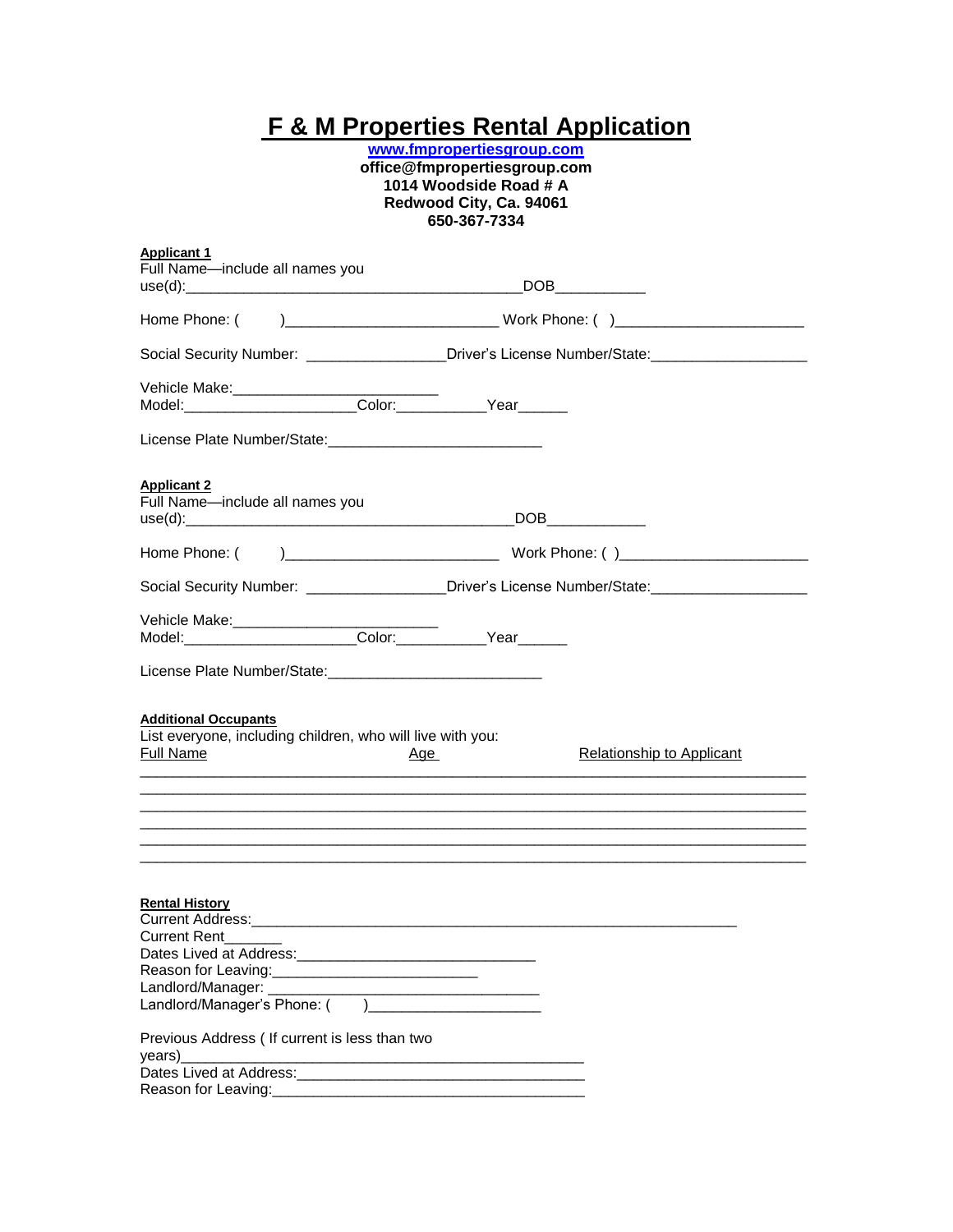| Landlord/Manager:           |  |
|-----------------------------|--|
| Landlord/Manager's Phone: ( |  |

## **Employment History (Applicamt 1)** Name and Address of Current

| Employer:                                                                        |             |  |
|----------------------------------------------------------------------------------|-------------|--|
| Phone: (                                                                         |             |  |
| Name of Supervisor: Supervisor's Phone: ______________________                   |             |  |
|                                                                                  | Position or |  |
|                                                                                  |             |  |
|                                                                                  |             |  |
| Name and Address of Previous Employer: ( If less than two                        |             |  |
|                                                                                  |             |  |
|                                                                                  |             |  |
|                                                                                  |             |  |
|                                                                                  |             |  |
|                                                                                  |             |  |
|                                                                                  |             |  |
| <b>Income</b>                                                                    |             |  |
| 1. Your gross monthly employment income (before deductions):                     |             |  |
| 2. Average monthly amounts of other income (specify sources):                    |             |  |
| \$<br><u> 1980 - Johann Barn, mars an deus an deus Amerikaansk kommunister (</u> |             |  |
|                                                                                  |             |  |
|                                                                                  |             |  |
|                                                                                  |             |  |
| <b>Employment History (Applicamt 2)</b>                                          |             |  |
| Name and Address of Current                                                      |             |  |
|                                                                                  |             |  |
|                                                                                  |             |  |
|                                                                                  |             |  |
|                                                                                  |             |  |
|                                                                                  |             |  |
|                                                                                  |             |  |
| Name and Address of Previous Employer: ( If less than two                        |             |  |
| years)                                                                           |             |  |
|                                                                                  |             |  |
|                                                                                  | Position or |  |
|                                                                                  |             |  |
|                                                                                  |             |  |
| <b>Income</b>                                                                    |             |  |
| 1. Your gross monthly employment income (before deductions):                     |             |  |
|                                                                                  |             |  |
| $\frac{1}{2}$<br>2. Average monthly amounts of other income (specify sources):   |             |  |
|                                                                                  |             |  |
| \$                                                                               |             |  |
|                                                                                  |             |  |
|                                                                                  |             |  |
|                                                                                  |             |  |
|                                                                                  |             |  |
|                                                                                  |             |  |
|                                                                                  |             |  |

## **Credit and Financial Information**

| <b>Bank/Financial Accounts</b>   | Account Number Bank/Institution Branch |
|----------------------------------|----------------------------------------|
| Savings Account:                 | Name on account                        |
| Checking Account:                | Name on account                        |
| Money Market or Similar Account: | Name on account                        |